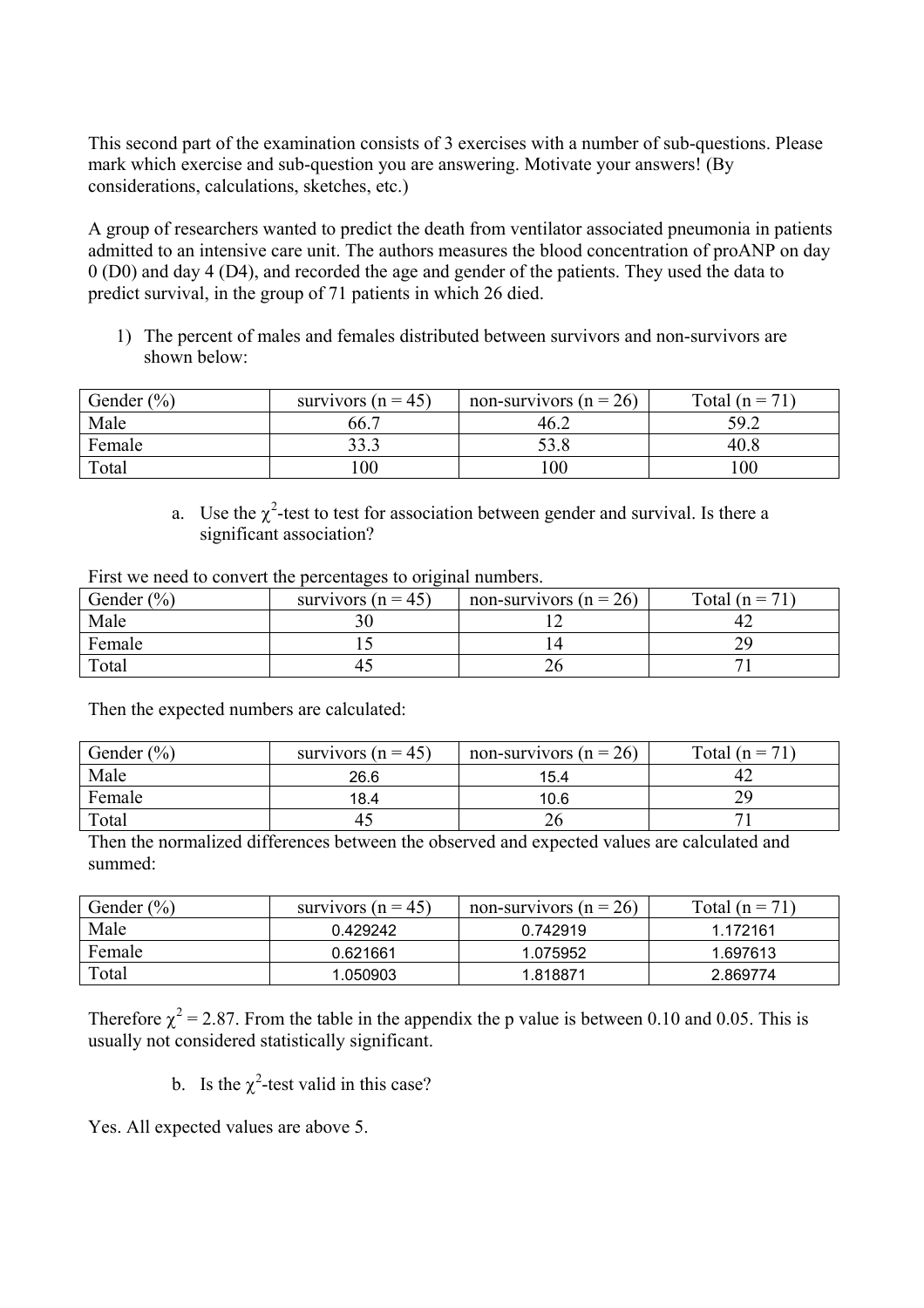c. What is the odds ration of survival for genders?

$$
or = \frac{ad}{bc} = \frac{30*14}{12*15} = 2.33
$$

d. What is the 95% confidence interval of the odds ratio?

First the standard error of the natural logarithm transformed odds ratio is calculated:

 $SE\left(\ln\left(or\right)\right) = \sqrt{\frac{1}{a} + \frac{1}{b} + \frac{1}{c} + \frac{1}{d}} = \sqrt{\frac{1}{30} + \frac{1}{12} + \frac{1}{15} + \frac{1}{14}} = 0.5$ Then the odds ratio is log transformed  $ln($ or $) = 0.847$ The 95% CI of the log transformed odds ratio is then  $95\%CI = 0.847 - 1.96 * 0.50$  to  $0.847 + 1.96 * 0.50 = -0.142$  to 1.837 The 95% CI of the odds ratio is then:  $95\% \text{CI} = e^{-0.142}$  to  $e^{1.837} = 0.87$  to 6.28

> e. Is the odds ratio in agreement with the  $\chi^2$ -test and does it provide the same information.

The odds ratio is in agreement with the  $\chi^2$ -test because 1 is included in the 95% confidence interval we did not find a significant difference. If we believe that there is a difference between genders the odds ratio give an indication of the strength of the association between gender and survival. That is that the odds for males to survive is 2.33 times as high as the odds for males to survive.

2) The authors measures the blood concentration of proANP on day 0 (D0) and day 4 (D4). They constructed a ROC curve for each day for the proANP measurement with respect to mortality.



a. What does sensitivity and specificity mean?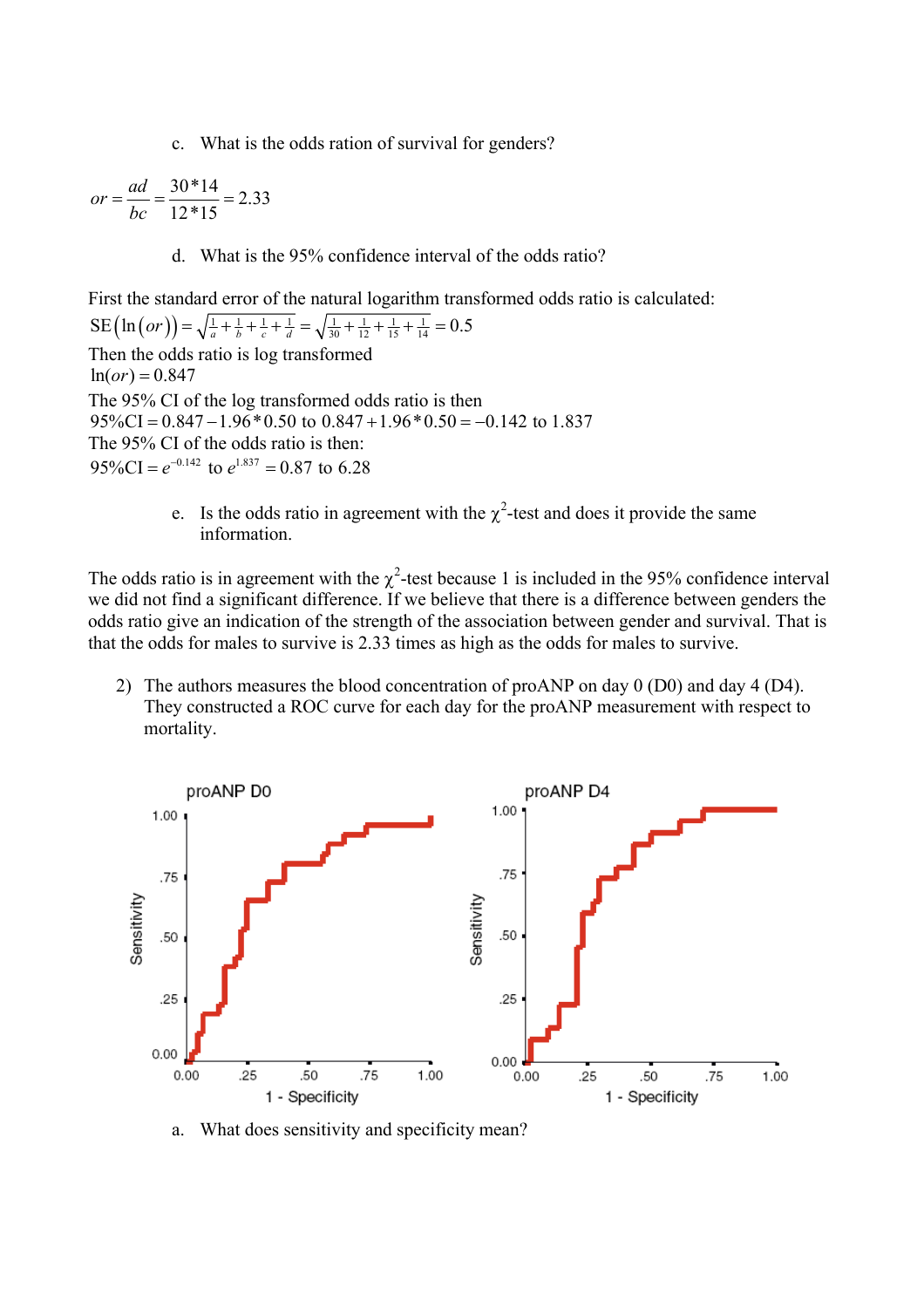Sensitivity is the ability to detect patients with the condition; this is the true positive ratio. Specificity is the ability to detect patients without the condition; this is one minus the false positive rate.

> b. The authors write that the area under the ROC curve for day 0 is 0.71 (SD 0.06;  $P =$ 0.004) and 0.73 (SD 0.06;  $P = 0.004$ ). What does this tell us?

The area under the curve is a measure of accuracy. This tells us how good measuring ProANP may be in detecting the survival of these patients. The low p values indicate that the area indet the ROC curve is different from 0.5 which means that using ProANP as a predictor is better than guessing. Adding and subtracting 1.96 \* SD will indicate if the 95% CI's of the area under the curves is overlapping, but we are lacking decimals on AUC measure to conclude anything.

- 3) The authors constructed a logistic regression model to predict non-survivors in the patient group.
	- a. Which parameter is the best single predictor for survival?

The level of proANP at day 4 has the highest odds ratio and is therefore the best predicting factor.

b. Why is to odds ratio calculated from the logistic regression different from you calculated by the  $\chi^2$ -test?

The two tests differ because the logistic regression takes more factors into consideration. However, in this case the conclusion is the same for the univariate  $\chi^2$ -test and the multivariate logistic regression.

> c. Will it be enough to measure the level of proANP at day 0 in order to predict death by this model? (why? / why not?)

No. There is a significant impact from measurement of proANP at day 0 and day4. Both measurements add to the model significantly. The interaction terms were not reported. They may have provided more information.

d. Calculate the regression coefficients for the logistic regression model.

The regression coefficients can be calculated by taking the logarithm to the odds ratios:

| Parameter       |      |
|-----------------|------|
| Age             |      |
| Gender, female  | 0.59 |
| $ln(proANP)$ D0 | 0.85 |
| ln(proANP) D4   | 1.32 |
|                 |      |

e. What is the probability that a 39 year old male patent in the study will die, if his proANP concentration is 600 pmol/L and 550 pmol/L at day 0 and 4, respectively. Assume that the regression constant,  $\beta_0$ , is -13.0.

 $z = 39*0+0*0.59+ln(600)*0.85+ln(550)*1.32-13.8 = 0.766$